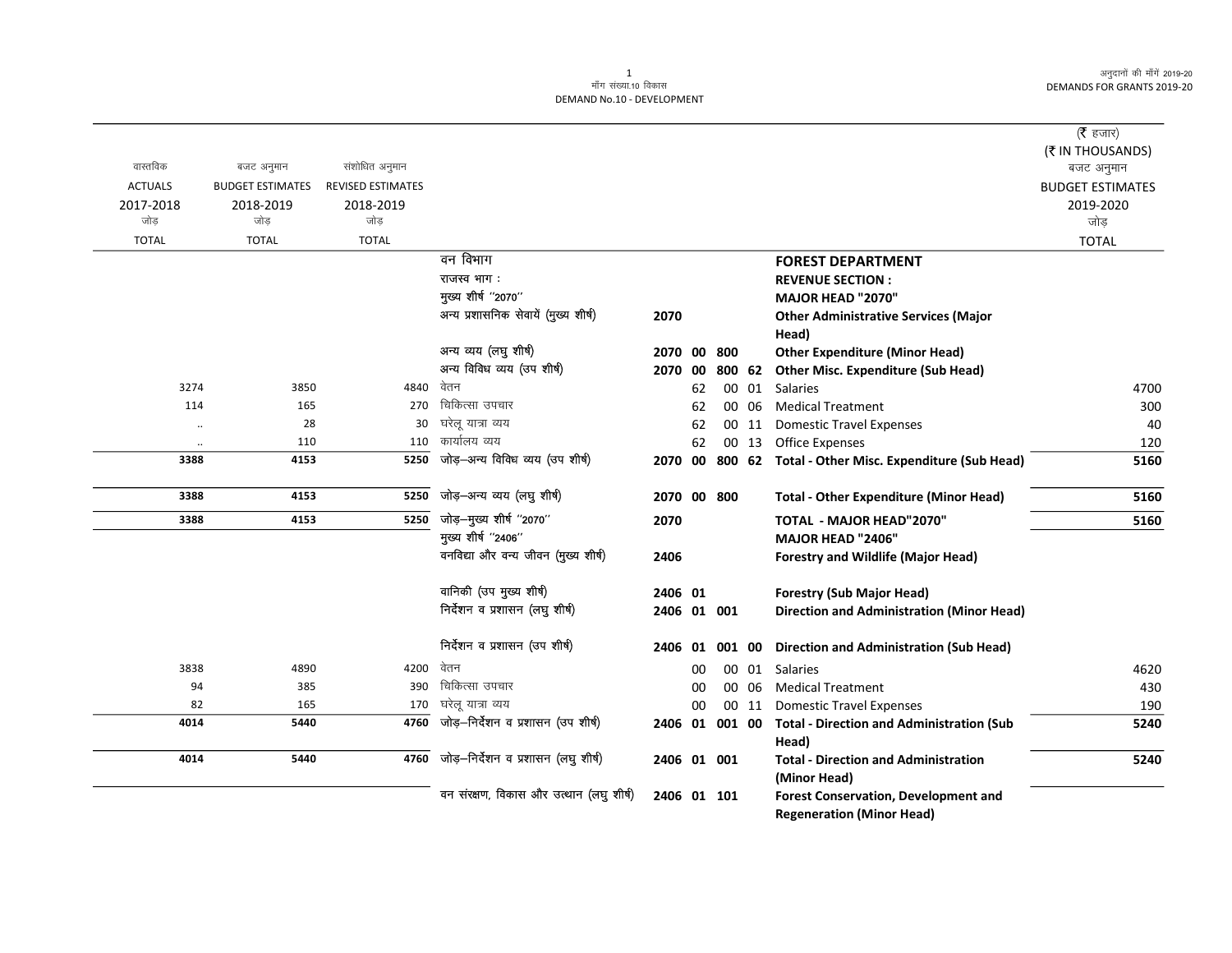| 234272               | 266799                  | 241080                   | स्वीकृत                             |         |         |                |       | <b>Voted</b>                                                                     | 262870                  |
|----------------------|-------------------------|--------------------------|-------------------------------------|---------|---------|----------------|-------|----------------------------------------------------------------------------------|-------------------------|
|                      |                         |                          |                                     |         |         |                |       | <b>Seedlings</b>                                                                 |                         |
| 234272               | 266821                  | 241110                   | जोड़—पौधों के बीजों का वितरण        |         | 99      | 98             |       | <b>Total - Plantation &amp; Distribution of</b>                                  | 262910                  |
| 48                   | 1550                    |                          | 1500 कार्यालय व्यय                  |         | 99      |                | 99 13 | Office Expenses                                                                  | 1650                    |
| $\cdot\cdot$         |                         |                          | सूचना तकनीक                         |         | 99      | 99             |       | <b>Information Technology</b>                                                    |                         |
| 451                  | 880                     |                          | 450 लघु कार्य                       |         | 99      |                | 98 27 | <b>Minor Works</b>                                                               | 500                     |
| 1                    | 165                     | 170                      | आपूर्ति और सामग्री                  |         | 99      |                | 98 21 | Supplies & Materials                                                             | 190                     |
| $\ddotsc$            | $\cdot\cdot$            |                          |                                     | भारित   |         |                |       | Charged                                                                          | $\ddotsc$               |
| 7099                 | 7289                    | 8000                     |                                     | स्वीकृत |         |                |       | Voted                                                                            | 8000                    |
| $\ldots$             |                         |                          | कार्यालय व्यय                       |         | 99      |                | 98 13 | <b>Office Expenses</b>                                                           |                         |
| 993                  | 1650                    | 1650                     | घरेलू यात्रा व्यय                   |         | 99      |                | 98 11 | <b>Domestic Travel Expenses</b>                                                  | 1820                    |
| 5585                 | 8800                    | 7000                     | चिकित्सा उपचार                      |         | 99      |                | 98 06 | <b>Medical Treatment</b>                                                         | 9680                    |
| 68                   | 165                     | 100                      | समयोपरि भत्ता                       |         | 99      |                | 98 03 | O.T.A.                                                                           | 110                     |
| $\ldots$             | 22                      | 30                       |                                     | भारित   |         |                |       | Charged                                                                          | 40                      |
| $\ddotsc$            | 1000                    | 200                      |                                     | स्वीकृत |         |                |       | Voted                                                                            | 1100                    |
|                      |                         |                          | मजदूरी                              |         | 99      |                |       | 98 02 Wages                                                                      |                         |
| $\ddot{\phantom{0}}$ | $\ddot{\phantom{0}}$    |                          |                                     | भारित   |         |                |       | Charged                                                                          | $\cdot\cdot$            |
| 220027               | 245300                  | 222010                   |                                     | स्वीकृत |         |                |       | Voted                                                                            | 239820                  |
|                      |                         |                          | वेतन                                |         | 99      |                |       | 98 01 Salaries                                                                   |                         |
|                      |                         |                          | पौधों के बीजों का वितरण             |         | 99      | 98             |       | <b>Plantation &amp; Distribution of Seedlings</b>                                |                         |
|                      |                         |                          | वृक्षारोपण योजना (उप शीर्ष)         |         | 2406 01 | 102 99         |       | <b>Plantation Scheme (Sub Head)</b>                                              |                         |
|                      |                         |                          | सामाजिक एवं खेती वानिकी (लघु शीर्ष) |         |         | 2406 01 102    |       | Social and Farm Forestry (Minor Head)                                            |                         |
| $\ddotsc$            |                         |                          | (लघु शीर्ष)                         |         |         | 2406 01 101    |       | <b>Total - Forest Conservation, Development</b><br>and Regeneration (Minor Head) | $\ddot{\phantom{0}}$    |
|                      | 500                     | 8000                     | जोड़-वन संरक्षण, विकास और उत्थान    |         |         |                |       | <b>Management (CSS) (Sub Head)</b>                                               |                         |
| $\ldots$             | 500                     | 8000                     | जोड़—वन प्रबंधन की गहनता (उप शीर्ष) |         |         | 2406 01 101 84 |       | <b>Total - Intensification of Forest</b>                                         | $\ddotsc$               |
| $\ldots$             | 500                     | 8000                     | कार्यालय व्यय                       |         | 84      |                | 00 13 | <b>Office Expenses</b>                                                           |                         |
|                      |                         |                          | वन प्रबंधन की गहनता (उप शीर्ष)      |         |         | 2406 01 101 84 |       | <b>Intensification of Forest Management</b><br>(CSS) (Sub Head)                  |                         |
| <b>TOTAL</b>         | <b>TOTAL</b>            | <b>TOTAL</b>             |                                     |         |         |                |       |                                                                                  | <b>TOTAL</b>            |
| जोड                  | जोड                     | जोड                      |                                     |         |         |                |       |                                                                                  | जोड                     |
| 2017-2018            | 2018-2019               | 2018-2019                |                                     |         |         |                |       |                                                                                  | 2019-2020               |
| <b>ACTUALS</b>       | <b>BUDGET ESTIMATES</b> | <b>REVISED ESTIMATES</b> |                                     |         |         |                |       |                                                                                  | <b>BUDGET ESTIMATES</b> |
| वास्तविक             | बजट अनुमान              | संशोधित अनुमान           |                                     |         |         |                |       |                                                                                  | बजट अनुमान              |
|                      |                         |                          |                                     |         |         |                |       |                                                                                  | (₹ IN THOUSANDS)        |
|                      |                         |                          |                                     |         |         |                |       |                                                                                  | ( $\bar{\tau}$ हजार)    |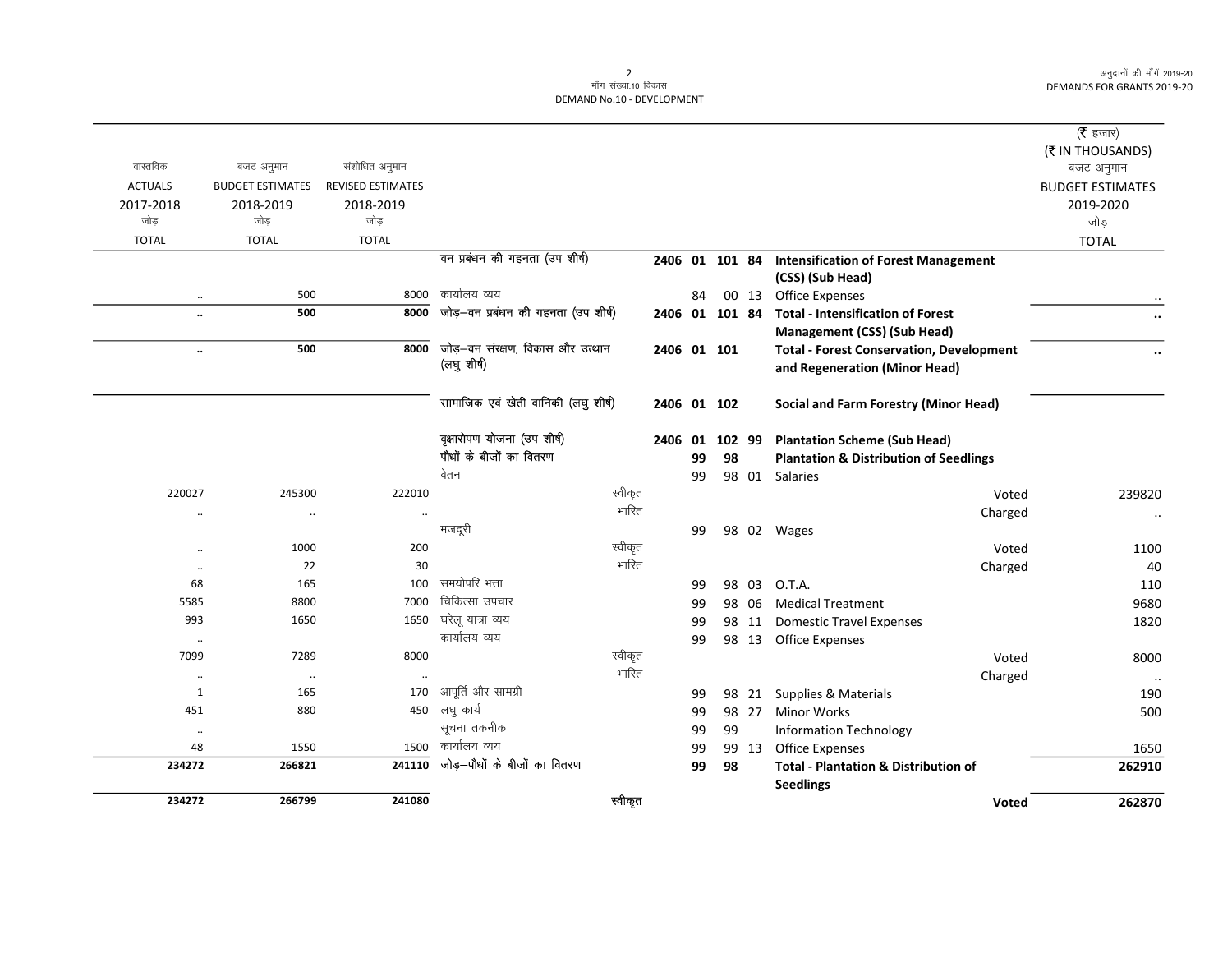| (रै हजार)               |                                                       |       |    |    |             |                                            |                          |                         |                |
|-------------------------|-------------------------------------------------------|-------|----|----|-------------|--------------------------------------------|--------------------------|-------------------------|----------------|
| (₹ IN THOUSANDS)        |                                                       |       |    |    |             |                                            |                          |                         |                |
| बजट अनुमान              |                                                       |       |    |    |             |                                            | संशोधित अनुमान           | बजट अनुमान              | वास्तविक       |
| <b>BUDGET ESTIMATES</b> |                                                       |       |    |    |             |                                            | <b>REVISED ESTIMATES</b> | <b>BUDGET ESTIMATES</b> | <b>ACTUALS</b> |
| 2019-2020               |                                                       |       |    |    |             |                                            | 2018-2019                | 2018-2019               | 2017-2018      |
| जोड़                    |                                                       |       |    |    |             |                                            | जोड                      | जोड                     | जोड            |
| <b>TOTAL</b>            |                                                       |       |    |    |             |                                            | <b>TOTAL</b>             | <b>TOTAL</b>            | <b>TOTAL</b>   |
| 40                      | Charged                                               |       |    |    |             | भारित                                      | 30                       | 22                      | $\ddotsc$      |
|                         | <b>Other Schemes</b>                                  |       | 95 | 99 |             | अन्य योजनाएं                               |                          |                         |                |
| 5020                    | Salaries                                              | 95 01 |    | 99 |             | वेतन                                       | 5560                     | 4500                    | 3320           |
| 20                      | O.T.A.                                                | 95 03 |    | 99 |             | समयोपरि भत्ता                              | 1150                     | 20                      | 11             |
| 2040                    | <b>Medical Treatment</b>                              | 95 06 |    | 99 |             | चिकित्सा उपचार                             | 1850                     | 380                     | 185            |
| 7080                    | <b>Total - Other Schemes</b>                          |       | 95 | 99 |             | जोड़-अन्य योजनाएं                          | 8560                     | 4900                    | 3516           |
| 269990                  | 102 99 Total - Plantation Scheme (Sub Head)           |       |    |    | 2406 01     | जोड़-वृक्षारोपण योजना (उप शीर्ष)           | 249670                   | 271721                  | 237788         |
| 269950                  | <b>Voted</b>                                          |       |    |    |             | स्वीकृत                                    | 249640                   | 271699                  | 237788         |
| 40                      | Charged                                               |       |    |    |             | भारित                                      | 30                       | 22                      | $\ddotsc$      |
|                         | 102 98 Farm Forestry (Sub Head)                       |       |    |    | 2406 01     | खेती वानिकी (उप शीर्ष)                     |                          |                         |                |
| 9020                    | <b>Salaries</b>                                       | 00 01 |    | 98 |             | वेतन                                       | 9200                     | 7200                    | 6300           |
| 250                     | <b>Medical Treatment</b>                              | 00 06 |    | 98 |             | चिकित्सा उपचार                             | 220                      | 385                     | 199            |
| 9270                    | 102 98 Total - Farm Forestry (Sub Head)               |       |    |    | 2406 01     | जोड़–खेती वानिकी (उप शीर्ष)                | 9420                     | 7585                    | 6499           |
|                         | 2406 01 102 95 Administration management and training |       |    |    |             | प्रशासन प्रबंधन एवं कार्मिकों का प्रशिक्षण |                          |                         |                |
|                         | of personnel (Sub Head)                               |       |    |    |             | (उप शीर्ष)                                 |                          |                         |                |
| 38800                   | 00 01 Salaries                                        |       |    | 95 |             | वेतन                                       | 35330                    | 28000                   | 25090          |
| 1100                    | 00 02 Wages                                           |       |    | 95 |             | मजदूरी                                     | 1000                     | 1000                    | $\ddotsc$      |
| 30                      | O.T.A.                                                | 00 03 |    | 95 |             | समयोपरि भत्ता                              | 20                       | 33                      | 5              |
| 2520                    | <b>Medical Treatment</b>                              | 00 06 |    | 95 |             | चिकित्सा उपचार                             | 2300                     | 2002                    | 673            |
| 60                      | <b>Domestic Travel Expenses</b>                       | 00 11 |    | 95 |             | घरेलु यात्रा व्यय                          | 50                       | 220                     | 20             |
| 10000                   | <b>Office Expenses</b>                                | 00 13 |    | 95 |             | कार्यालय व्यय                              | 8000                     | 12646                   | 9402           |
| 52510                   | 2406 01 102 95 Total - Administration management and  |       |    |    |             | जोड़—प्रशासन प्रबंधन एव कार्मिकों का       | 46700                    | 43901                   | 35190          |
|                         | training of personnel (Sub Head)                      |       |    |    |             | प्रशिक्षणं (उप शीर्ष)                      |                          |                         |                |
| 331770                  | <b>Total - Social and Farm Forestry (Minor</b>        |       |    |    | 2406 01 102 | जोड़—सामाजिक एवं खेती वानिकी (लघु          | 305790                   | 323207                  | 279477         |
|                         | Head)                                                 |       |    |    |             | शीर्ष)                                     |                          |                         |                |
| 331730                  | <b>Voted</b>                                          |       |    |    |             | स्वीकृत                                    | 305760                   | 323185                  | 279477         |
| 40                      | Charged                                               |       |    |    |             | भारित                                      | 30                       | 22                      | $\ldots$       |
| 337010                  | <b>Total - Forestry (Sub Major Head)</b>              |       |    |    | 2406 01     | जोड़-वानिकी (उप मुख्य शीर्ष)               | 318550                   | 329147                  | 283491         |
| 336970                  | <b>Voted</b>                                          |       |    |    |             | स्वीकृत                                    | 318520                   | 329125                  | 283491         |
| 40                      | Charged                                               |       |    |    |             | भारित                                      | 30                       | 22                      | $\cdot\cdot$   |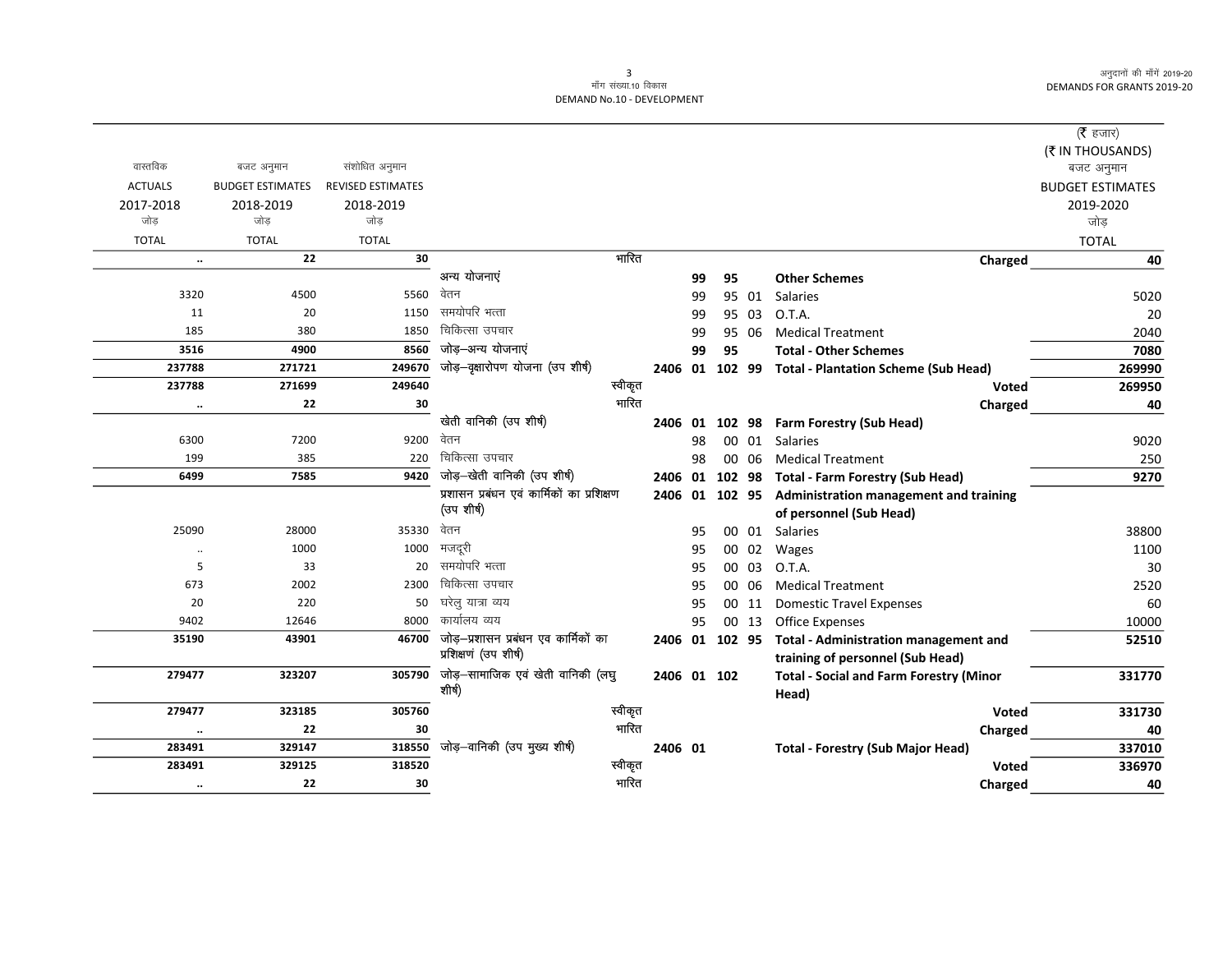$\overline{\phantom{0}}$ 

|                      |                         |                   |                                                   |                |    |       |                                                                         | (रै हजार)               |
|----------------------|-------------------------|-------------------|---------------------------------------------------|----------------|----|-------|-------------------------------------------------------------------------|-------------------------|
|                      |                         |                   |                                                   |                |    |       |                                                                         | (₹ IN THOUSANDS)        |
| वास्तविक             | बजट अनुमान              | संशोधित अनुमान    |                                                   |                |    |       |                                                                         | बजट अनुमान              |
| <b>ACTUALS</b>       | <b>BUDGET ESTIMATES</b> | REVISED ESTIMATES |                                                   |                |    |       |                                                                         | <b>BUDGET ESTIMATES</b> |
| 2017-2018            | 2018-2019               | 2018-2019         |                                                   |                |    |       |                                                                         | 2019-2020               |
| जोड                  | जोड                     | जोड               |                                                   |                |    |       |                                                                         | जोड़                    |
| <b>TOTAL</b>         | <b>TOTAL</b>            | <b>TOTAL</b>      |                                                   |                |    |       |                                                                         | <b>TOTAL</b>            |
|                      |                         |                   | पर्यावरण वानिकी एवं वन्य जीवन (उप मुख्य<br>शीर्ष) | 2406 02        |    |       | <b>Environmental Forestry and wild life (Sub</b>                        |                         |
|                      |                         |                   | वन्य जीवन संरक्षण (लघु शीर्ष)                     |                |    |       | <b>Major Head)</b>                                                      |                         |
|                      |                         |                   | बन्य जीव अभयारण्यों / बन्य जीव खण्ड का            | 2406 02 110    |    |       | <b>Wild life preservation (Minor Head)</b>                              |                         |
|                      |                         |                   | विकास (उप शीर्ष)                                  | 2406 02 110 79 |    |       | Development of wild life sanctuary/wild                                 |                         |
| 15351                | 17000                   | 21000             | आपूर्ति और सामग्री                                |                |    |       | life section (Sub Head)                                                 |                         |
| 3999                 | 4000                    | 7000              | लघु कार्य                                         |                | 79 | 00 21 | <b>Supplies &amp; Materials</b>                                         | 11500<br>7000           |
| 2882                 | 4000                    | 7000              | अन्य प्रभार                                       |                | 79 | 00 27 | <b>Minor Works</b>                                                      |                         |
| 22232                | 25000                   | 35000             | जोड़-बन्य जीव अभयारण्यों / बन्य जीव               |                | 79 | 00 50 | <b>Other Charges</b><br>2406 02 110 79 Total - Development of wild life | 6500<br>25000           |
|                      |                         |                   | खण्ड का विकास (उप शीर्ष)                          |                |    |       | sanctuary/wild life section (Sub Head)                                  |                         |
|                      |                         |                   | पक्षी व वन्य जीवन अभयारण्य (उप शीर्ष)             |                |    |       | 2406 02 110 75 Bird-cum Wildlife sanctuary (Sub Head)                   |                         |
|                      |                         |                   |                                                   |                |    |       |                                                                         |                         |
| 38431                | 50000                   | 41800             | वेतन                                              |                | 75 |       | 00 01 Salaries                                                          | 45960                   |
| 1932                 | 2200                    | 2200              | चिकित्सा उपचार                                    |                | 75 | 00 06 | <b>Medical Treatment</b>                                                | 2420                    |
| 40363                | 52200                   | 44000             | जोड़-पक्षी व वन्य जीवन अभयारण्य (उप               |                |    |       | 2406 02 110 75 Total - Bird-cum-Wildlife sanctuary (Sub                 | 48380                   |
|                      |                         |                   | शीर्ष)                                            |                |    |       | Head)                                                                   |                         |
|                      |                         |                   | वन्यजीवों के आवासों का विकास                      | 2406 02 110 73 |    |       | <b>Development of Wildlife Habitats (CSS)</b>                           |                         |
|                      |                         |                   | (सीएसएस) (उप शीर्ष)                               |                |    |       | (Sub Head)                                                              |                         |
| $\ddot{\phantom{0}}$ | $\ldots$                |                   | अन्य प्रभार                                       |                | 73 | 00 50 | <b>Other Charges</b>                                                    | 60000                   |
| $\ddot{\phantom{a}}$ | $\ldots$                |                   | जोड—वन्यजीवों के आवासों का विकास                  |                |    |       | 2406 02 110 73 Total - Development of Wildlife Habitats                 | 60000                   |
|                      |                         |                   | (सीएसएस) (उप शीर्ष)                               |                |    |       | (CSS) (Sub Head)                                                        |                         |
| 62595                | 77200                   | 79000             | जोड़-वन्य जीवन संरक्षण (लघु शीर्ष)                | 2406 02 110    |    |       | <b>Total - Wild life preservation (Minor Head)</b>                      | 133380                  |
|                      |                         |                   | जन उद्यान (लघु शीर्ष)                             | 2406 02 112    |    |       | <b>Public Gardens (Minor Head)</b>                                      |                         |
|                      |                         |                   | चकबन्दी सहित वनों का विकास (उप शीर्ष)             | 2406 02 112 99 |    |       | Development of forest including                                         |                         |
|                      |                         |                   |                                                   |                |    |       | consolidations (Sub Head)                                               |                         |
| 9446                 | 17500                   | 18000             | आपूर्ति और सामग्री                                |                | 99 | 00 21 | Supplies & Materials                                                    | 7000                    |
| 1611                 | 1500                    | 7000              | लघु कार्य                                         |                | 99 | 00 27 | <b>Minor Works</b>                                                      | 3000                    |
| 6212                 | 1000                    | 20000             | अन्य प्रभार                                       |                | 99 | 00 50 | <b>Other Charges</b>                                                    | 20000                   |
| 17269                | 20000                   | 45000             | जोड़–चकबन्दी सहित वनों का विकास (उप               | 2406 02 112 99 |    |       | <b>Total - Development of forest including</b>                          | 30000                   |
|                      |                         |                   | शीर्ष)                                            |                |    |       | consolidations (Sub Head)                                               |                         |
|                      |                         |                   |                                                   |                |    |       |                                                                         |                         |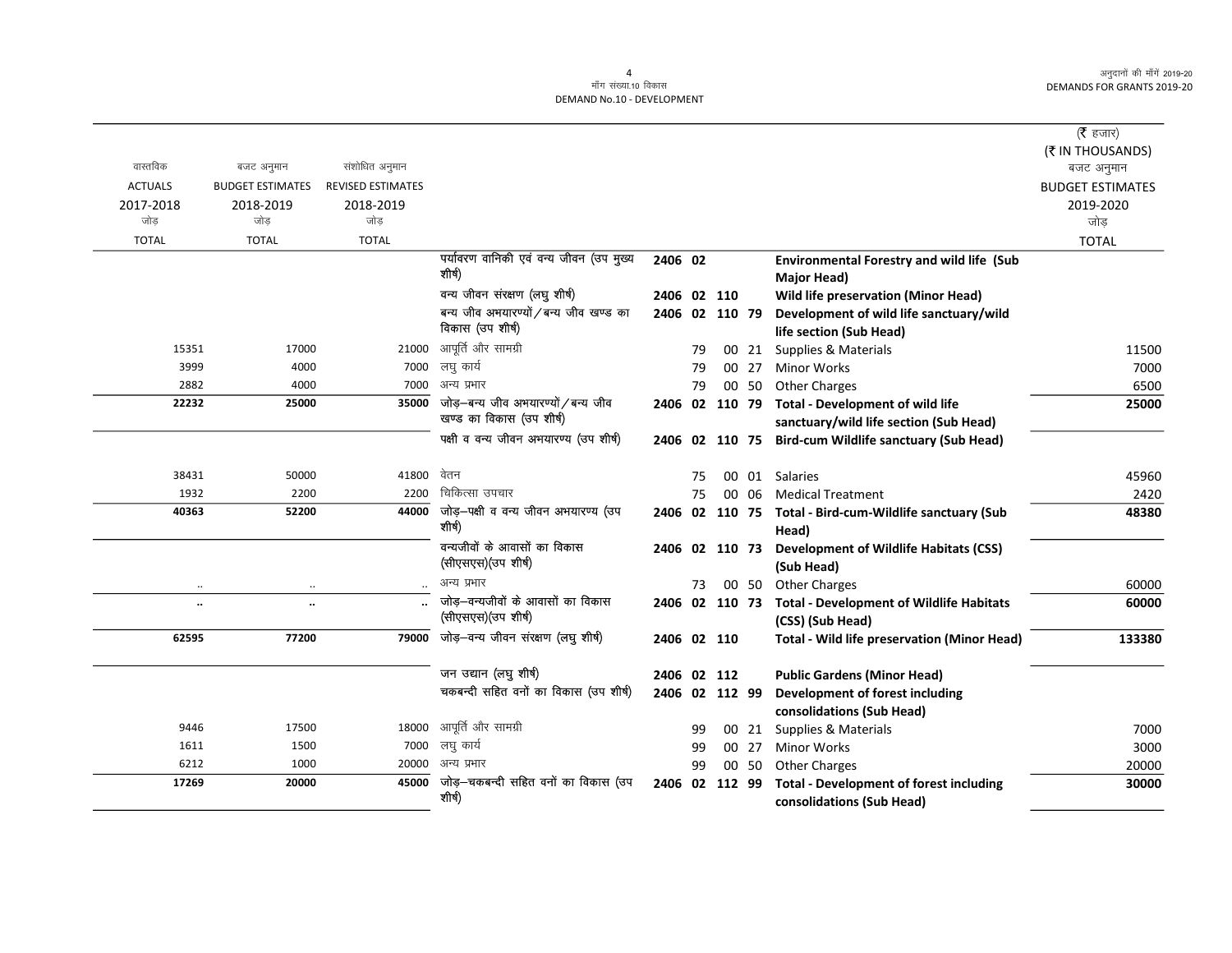|                |                         |                          |                                                            |                |    |       |                                                                         | ( $\bar{\tau}$ हजार)    |
|----------------|-------------------------|--------------------------|------------------------------------------------------------|----------------|----|-------|-------------------------------------------------------------------------|-------------------------|
|                |                         |                          |                                                            |                |    |       |                                                                         | (₹ IN THOUSANDS)        |
| वास्तविक       | बजट अनुमान              | संशोधित अनुमान           |                                                            |                |    |       |                                                                         | बजट अनुमान              |
| <b>ACTUALS</b> | <b>BUDGET ESTIMATES</b> | <b>REVISED ESTIMATES</b> |                                                            |                |    |       |                                                                         | <b>BUDGET ESTIMATES</b> |
| 2017-2018      | 2018-2019               | 2018-2019                |                                                            |                |    |       |                                                                         | 2019-2020               |
| जोड            | जोड                     | जोड                      |                                                            |                |    |       |                                                                         | जोड़                    |
| <b>TOTAL</b>   | <b>TOTAL</b>            | <b>TOTAL</b>             |                                                            |                |    |       |                                                                         | <b>TOTAL</b>            |
| 17269          | 20000                   | 45000                    | जोड़–जन उद्यान (लघु शीर्ष)                                 | 2406 02 112    |    |       | <b>Total - Public Gardens (Minor Head)</b>                              | 30000                   |
|                |                         |                          | अन्य व्यय (लघु शीर्ष)                                      | 2406 02 800    |    |       | <b>Other Expenditure (Minor Head)</b>                                   |                         |
|                |                         |                          | शहरी वन का निर्माण एवं रख-रखाव (उप<br>शीर्ष)               | 2406 02 800 88 |    |       | <b>Creation and maintenance of Urban Forest</b><br>(Sub Head)           |                         |
| 4657           | 3000                    | 4500                     | आपूर्ति और सामग्री                                         |                | 88 |       | 00 21 Supplies & Materials                                              | 4500                    |
| 113            | 500                     | 500                      | लघु कार्य                                                  |                | 88 | 00 27 | <b>Minor Works</b>                                                      | 500                     |
| 1392           | 1500                    | 5000                     | अन्य प्रभार                                                |                | 88 | 00 50 | <b>Other Charges</b>                                                    | 5000                    |
| 6162           | 5000                    | 10000                    | जोड़—शहरी वन का निर्माण एवं रख—रखाव                        | 2406 02 800 88 |    |       | <b>Total - Creation and maintenance of Urban</b>                        | 10000                   |
|                |                         |                          | (उप शीर्ष)                                                 |                |    |       | Forest (Sub Head)                                                       |                         |
|                |                         |                          | दिल्ली में हरियाली गतिविधियों की पड़ताल<br>(उप शीर्ष)      | 2406 02 800 87 |    |       | Monitoring of greening activities in Delhi<br>(Sub Head)                |                         |
| $\cdot\cdot$   | 10000                   | 1500                     | आपूर्ति और सामग्री                                         |                | 87 | 00 21 | Supplies & Materials                                                    | 2750                    |
| 1953           | 4500                    | 500                      | अन्य प्रभार                                                |                | 87 | 00 50 | <b>Other Charges</b>                                                    | 2250                    |
| 1953           | 14500                   | 2000                     | जोड़—दिल्ली में हरियाली गतिविधियों की<br>पड़ताल (उप शीर्ष) | 2406 02 800 87 |    |       | Total - Monitoring of greening activities in<br>Delhi (Sub Head)        | 5000                    |
| 8115           | 19500                   | 12000                    | जोड़-अन्य व्यय (लघु शीर्ष)                                 | 2406 02 800    |    |       | <b>Total - Other Expenditure (Minor Head)</b>                           | 15000                   |
| 87979          | 116700                  | 136000                   | जोड़—पर्यावरण वानिकी एवं वन्य जीवन<br>(उप मुख्य शीर्ष)     | 2406 02        |    |       | <b>Total - Environmental Forestry and wild</b><br>life (Sub Major Head) | 178380                  |
| 371470         | 445847                  | 454550                   | जोड़—मुख्य शीर्ष ''2406''                                  | 2406           |    |       | TOTAL - MAJOR HEAD"2406"                                                | 515390                  |
| 371470         | 445825                  | 454520                   | स्वीकृत                                                    |                |    |       | Voted                                                                   | 515350                  |
|                | 22                      | 30                       | भारित                                                      |                |    |       | Charged                                                                 | 40                      |
| 374858         | 450000                  | 459800                   | जोड़–राजस्व भाग                                            |                |    |       | <b>TOTAL - REVENUE SECTION</b>                                          | 520550                  |
| 374858         | 449978                  | 459770                   | स्वीकृत                                                    |                |    |       | <b>Voted</b>                                                            | 520510                  |
| $\ddotsc$      | 22                      | 30                       | भारित                                                      |                |    |       | Charged                                                                 | 40                      |
|                |                         |                          | पूँजी भाग :                                                |                |    |       | <b>CAPITAL SECTION:</b>                                                 |                         |
|                |                         |                          | मुख्य शीर्ष "4406"                                         |                |    |       | <b>MAJOR HEAD "4406"</b>                                                |                         |
|                |                         |                          | वानिकी और वन्य जीवन पर पूँजी परिव्यय<br>(मुख्य शीर्ष)      | 4406           |    |       | Capital Outlay on Forestry and Wild Life<br>(Major Head)                |                         |
|                |                         |                          | पारिस्थितिकी वानिकी एवं वन्य जीवन (उप<br>मुख्य शीर्ष)      | 4406 02        |    |       | <b>Environmental Forestry and Wildlife (Sub</b><br>Major Head)          |                         |
|                |                         |                          | वन्य जीवन (लघु शीर्ष)                                      | 4406 02 110    |    |       | <b>Wildlife (Minor Head)</b>                                            |                         |